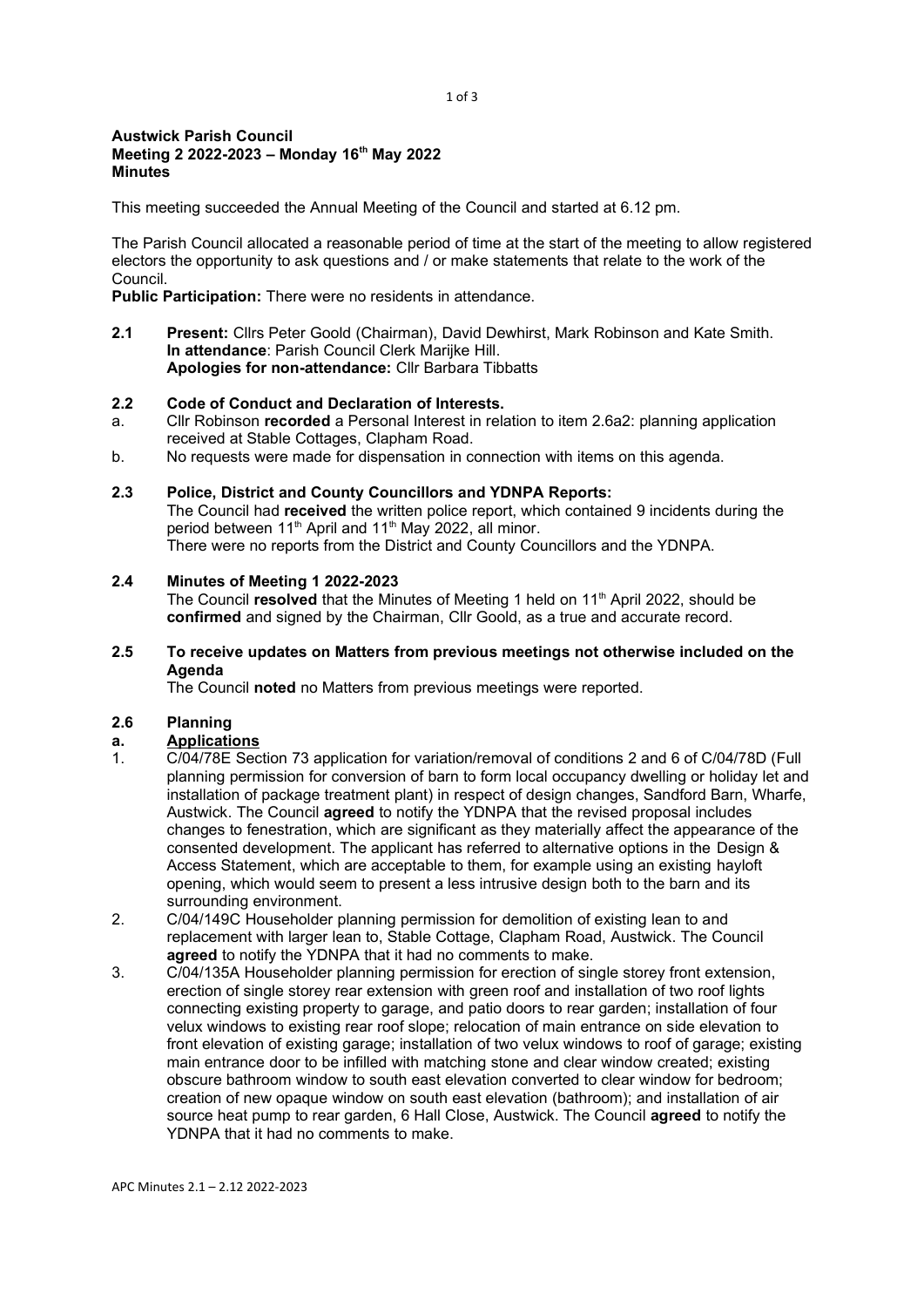# b. Decisions

- 1. C/04/148M amended plans to full planning permission for erection of 8 dwellings and creation of new vehicular access to site at Land off Pant Lane, Austwick. Not yet decided.
- 2. C/04/698 full planning permission for siting of three timber pods for holiday let accommodation, creation of limestone hardcore track, and installation of package treatment plant (amended description), Crummack Farm, Austwick. Not yet decided.
- 3. C/04/60B full planning permission for conversion of barn to form local occupancy dwelling or holiday let at Newfield Barn, Wharfe, Austwick. Approved - Section 106
- 4. C/04/633C Householder planning permission for installation of 16 x solar PV panels onto existing garage within grounds of property, Suncroft, Graystonber Lane, Austwick, Approved conditionally
- 5. C/04/8A Householder planning permission for installation of green roof system to existing flat roof extension; erection of green oak conservatory to west elevation and siting of garden shed, Green Haven, Clapham Road, Austwick. Approved conditionally

## c. Additional and other planning matters

## 1. Ingleborough Estate Woodland Management

The Council had received correspondence from the Ingleborough Estate that the three temporary 'no parking' signs, erected at Thwaite Lane / Townhead junction were vandalised. The Council **ratified** the decision to reply to Mr Farrer, expressing regret that this vandalism had taken place and offering its assistance in providing any information it may obtain to resolve the matter. However, the Council pointed out that the vandalised 'no parking' signs were incomplete in providing necessary information to all lane users. The Council noted the reply by Mr Farrer that the contractor will be asked to make another sign, adding the hours of operation, reason for the no parking, apology for inconvenience caused and the fact that they are temporary so will be removed once seasonal harvesting is complete.

The Council also ratified the decision to contact Mr Farrer again, following residents' complaints that a number of HGVs had driven over and subsequently damaged the grass verge on Townhead Lane in an effort to avoid damaging parked vehicles and noted the new 'no parking' signs were not erected at this time. The Council noted the reply by Mr Farrer, explaining that the tractor and trailer deliveries were used only once as they were preparing the stacking and turning area at the junction of Thwaite and Long Lanes and were no different in size from tractors and stock trailers that regularly use Townhead Lane. Mr Farrer agreed that damage to the verge needs to be avoided.

## 2.7 To note reports and updates on parish and parish council matters other than maintenance

There were no reports and updates reported.

## 2.8 To note actions regarding parish maintenance matters:

- a. collapsed road sign on junction Stackhouse Lane with Helwith Bridge Road The Council had reported the collapsed road sign, opposite the Dry Rigg Quarry entrance, to NYCC and noted the situation is unchanged. The Council agreed to review this matter at the next Parish Council meeting on 4<sup>th</sup> July.
- b. other issues relating to NYCC Highways

The Council was informed that an incident had occurred on Crummack Lane when a bale was knocked off a farmer's trailer by overhanging tree branches and hit a pedestrian on the highway. The Council ratified the decision to ask Highways to investigate if those large trees can be trimmed / removed or their growth can otherwise be kept in control as a matter of urgency so that further incidents can be avoided. The Council agreed to discuss this matter further at the next Parish Council meeting on  $4<sup>th</sup>$  July.

#### c. issues relating to YDNPA

The Council noted that no issues relating to YDNPA were reported.